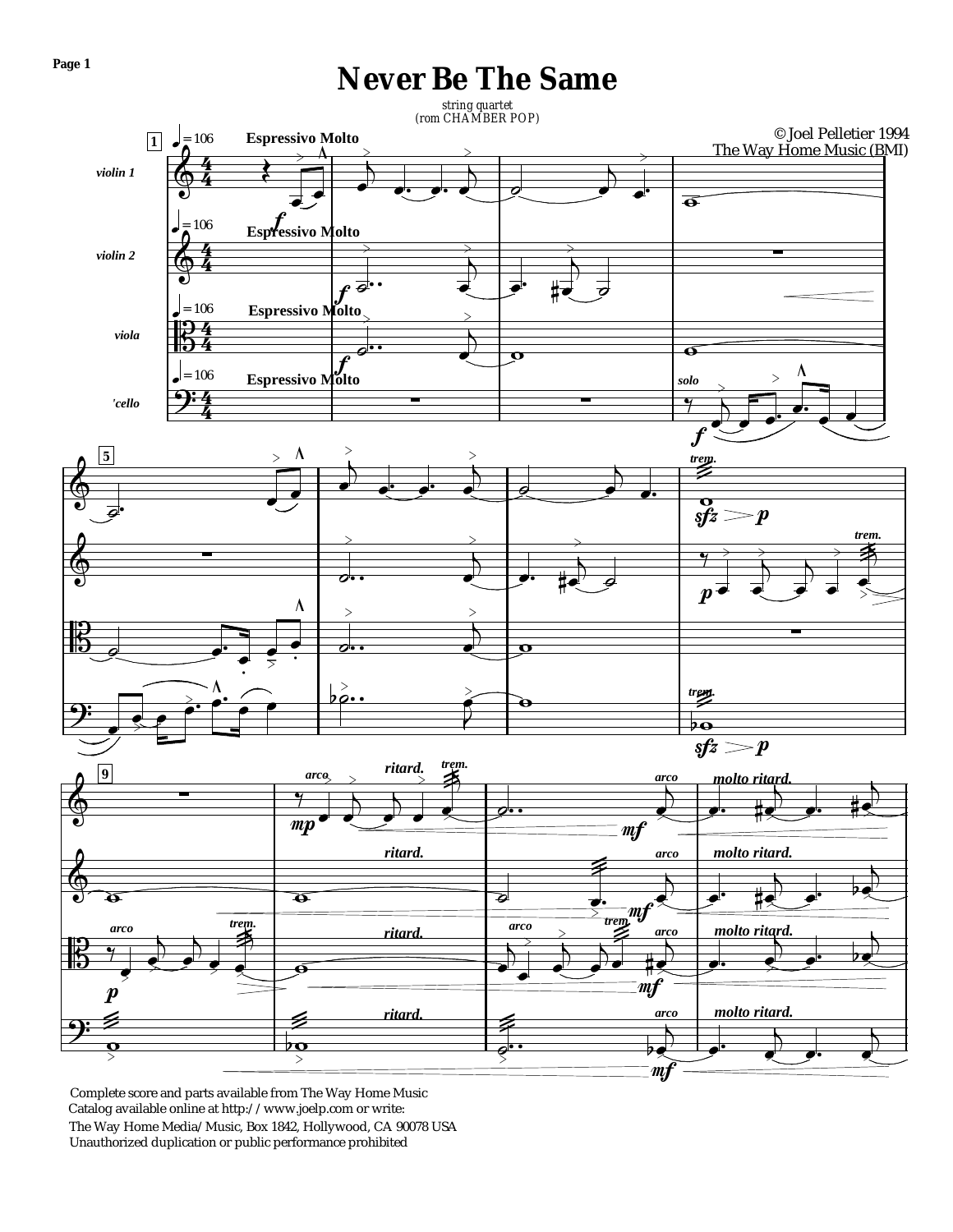





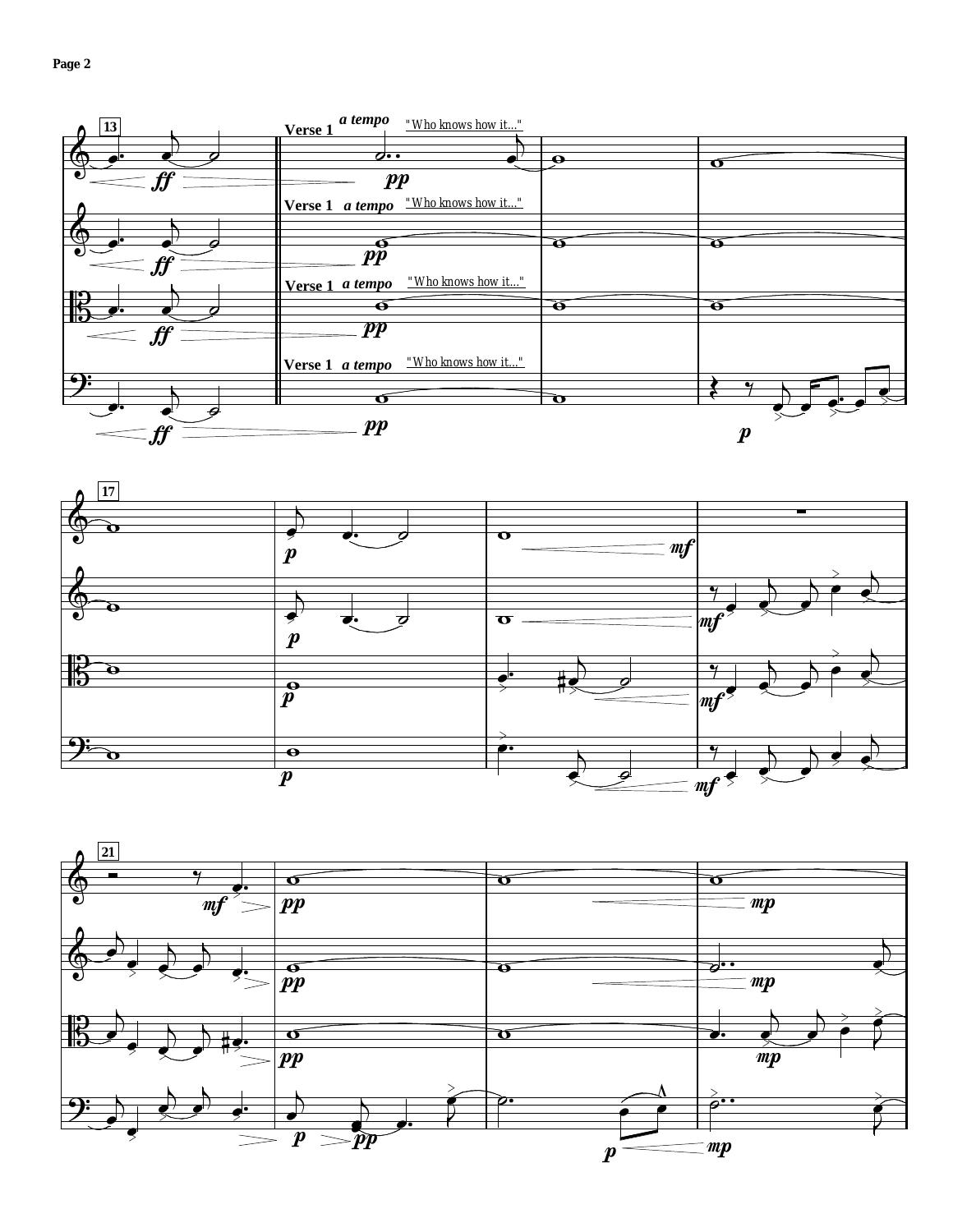



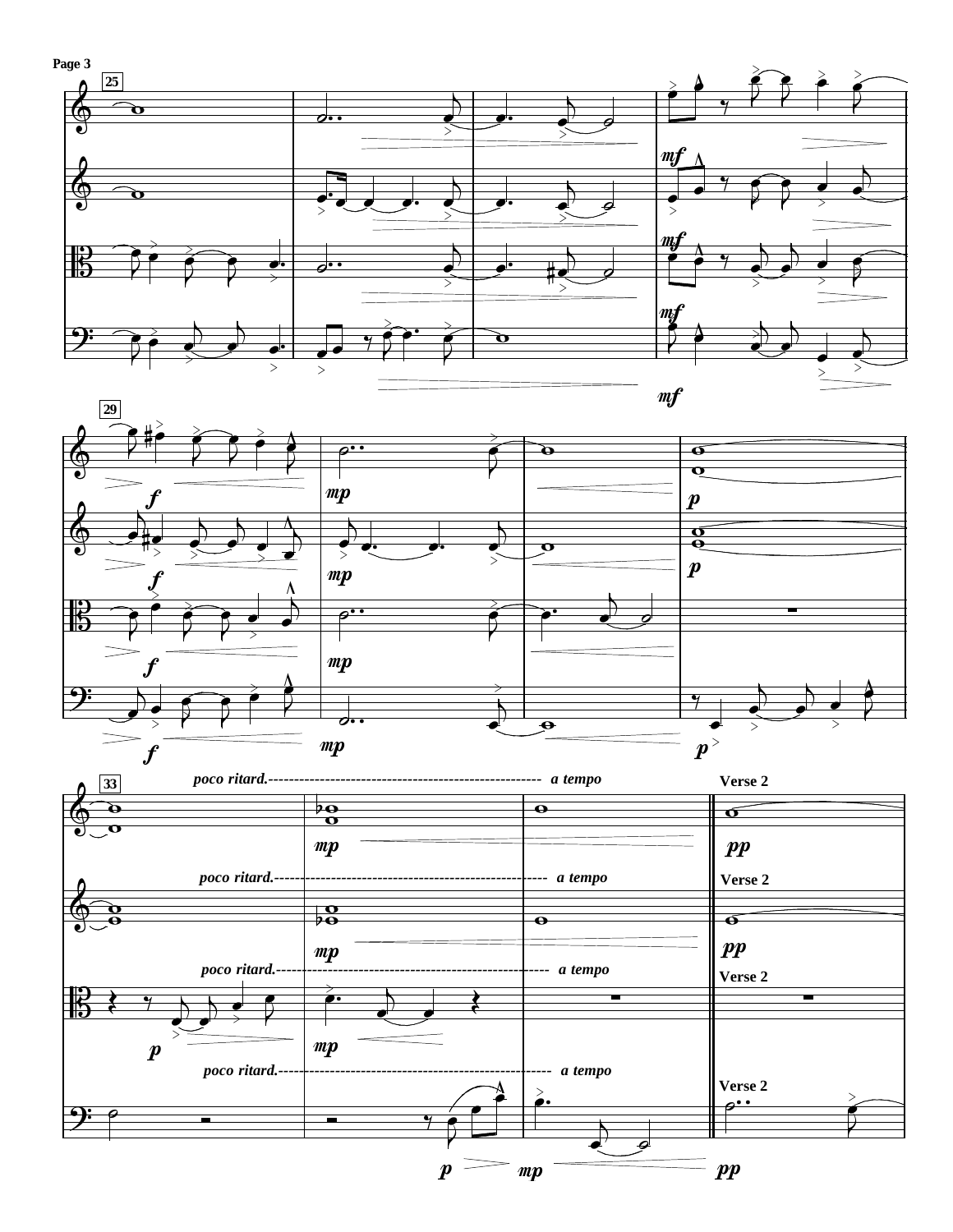





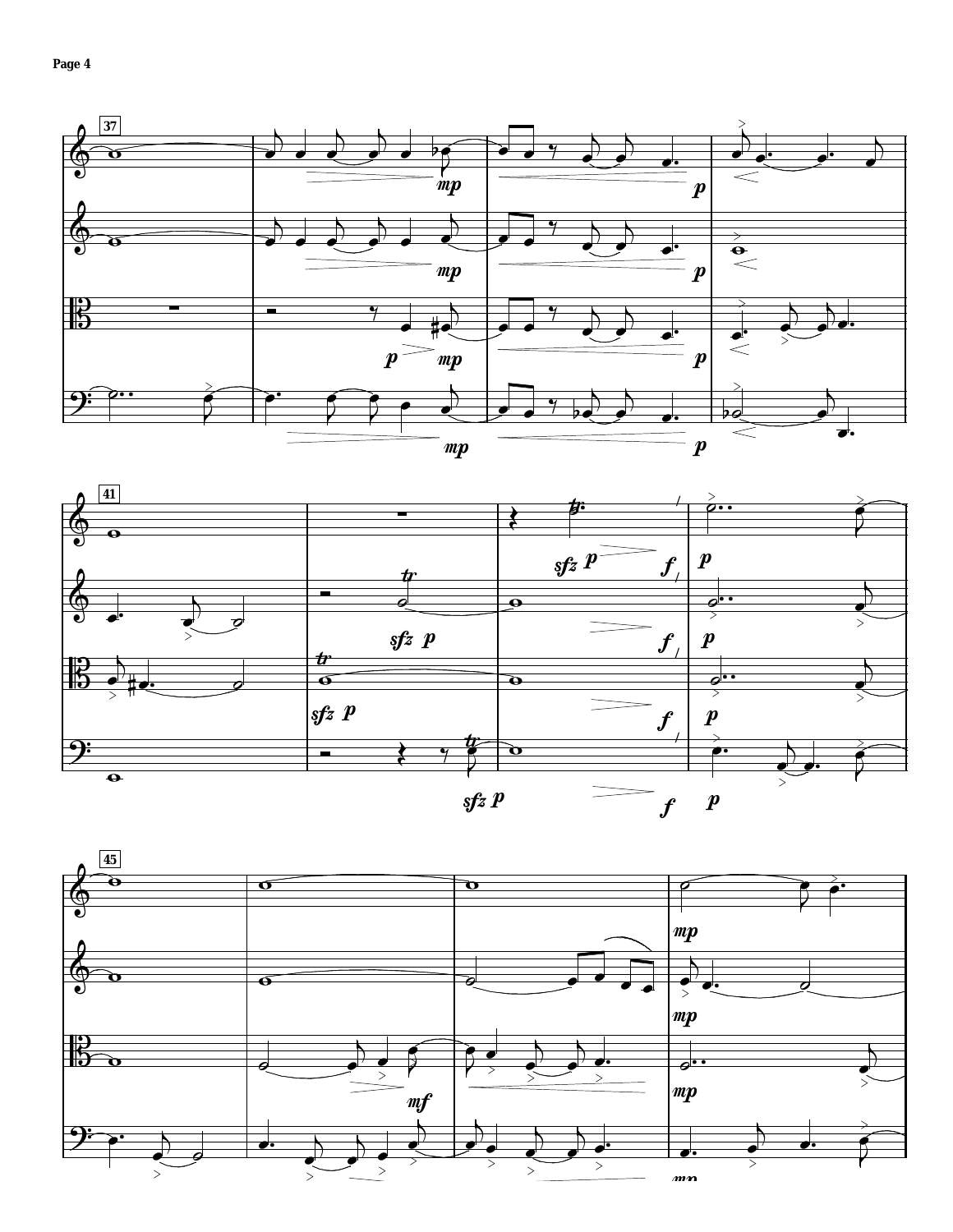





 $\boldsymbol{\mu}$ 

 $\boldsymbol{f}$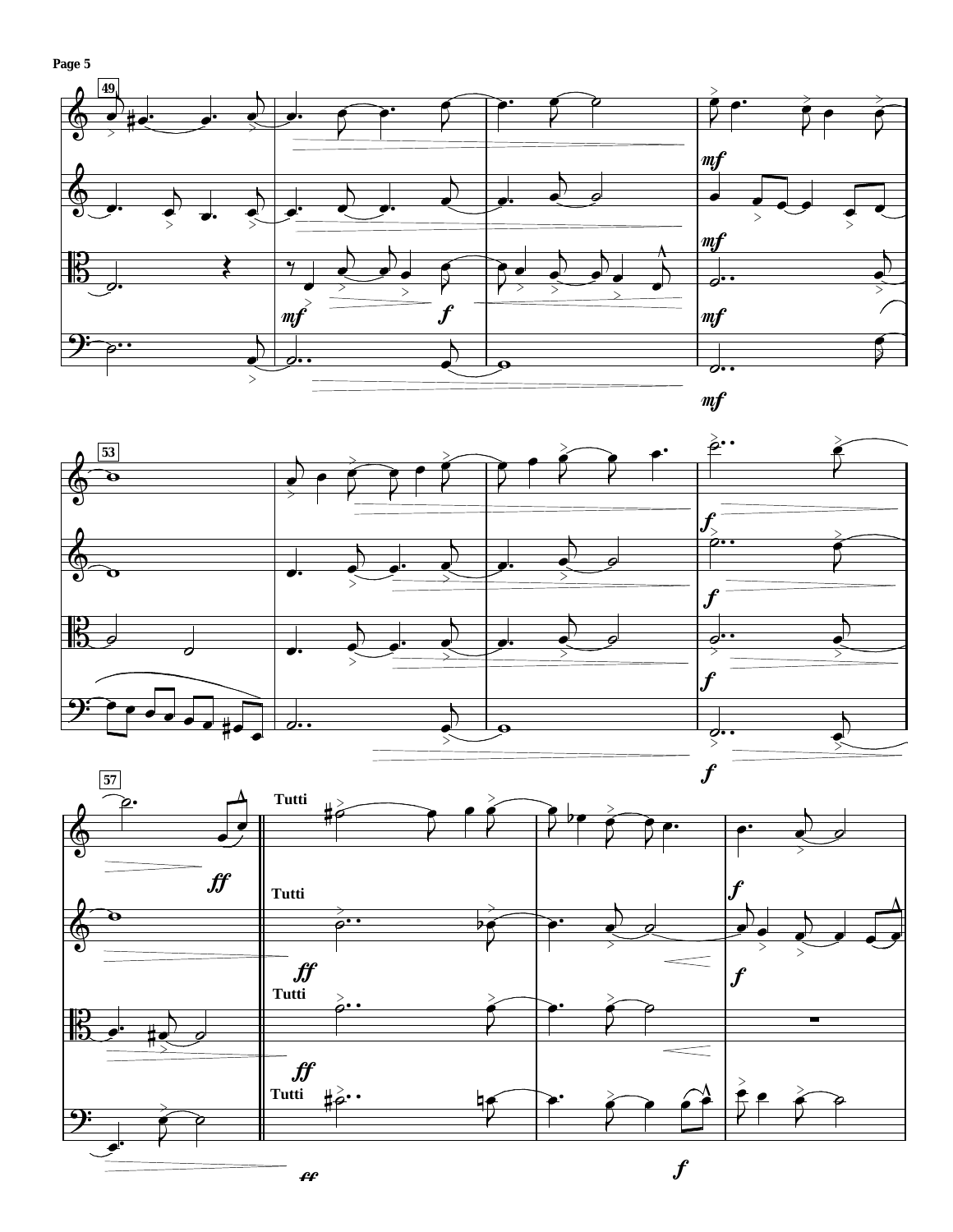



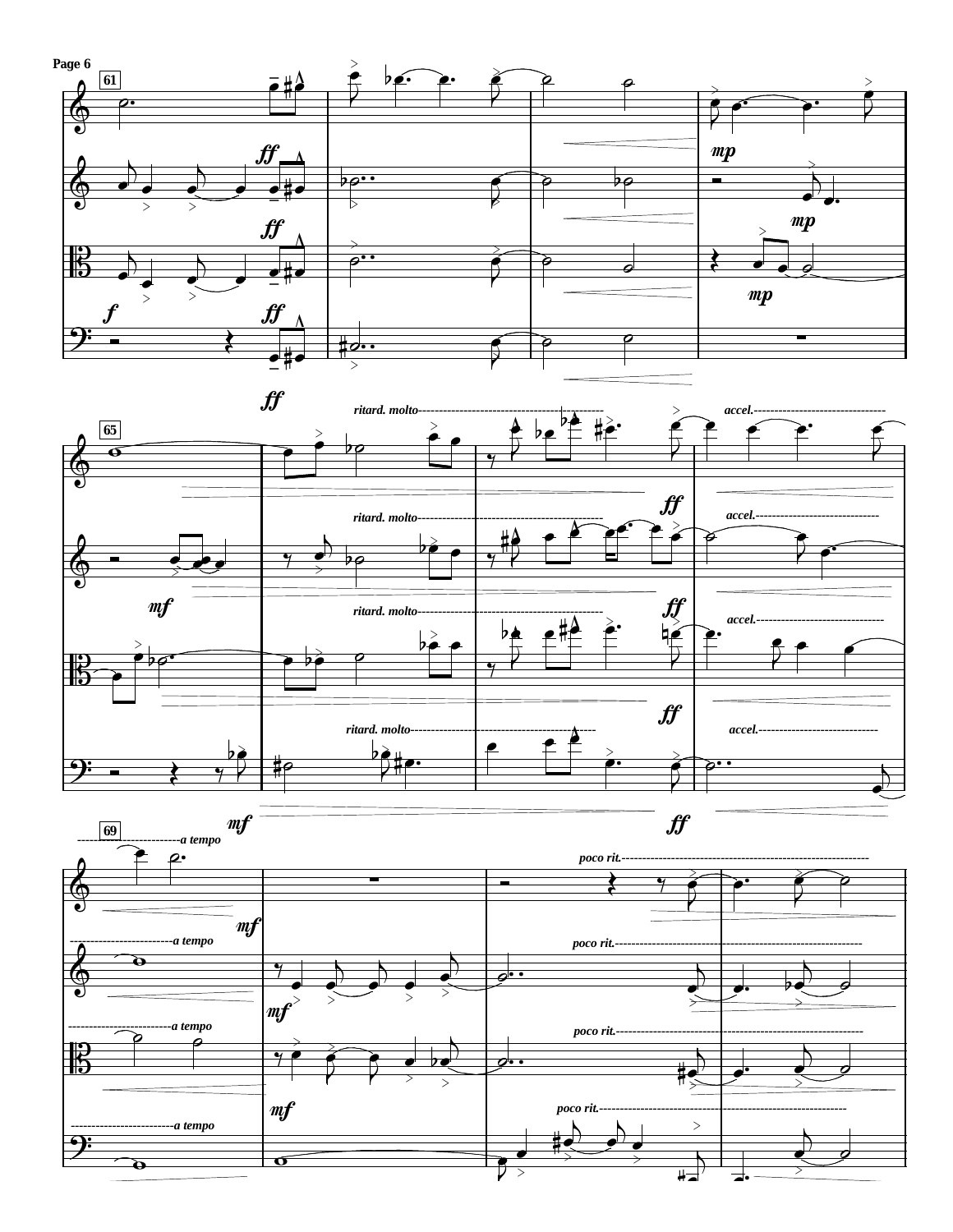



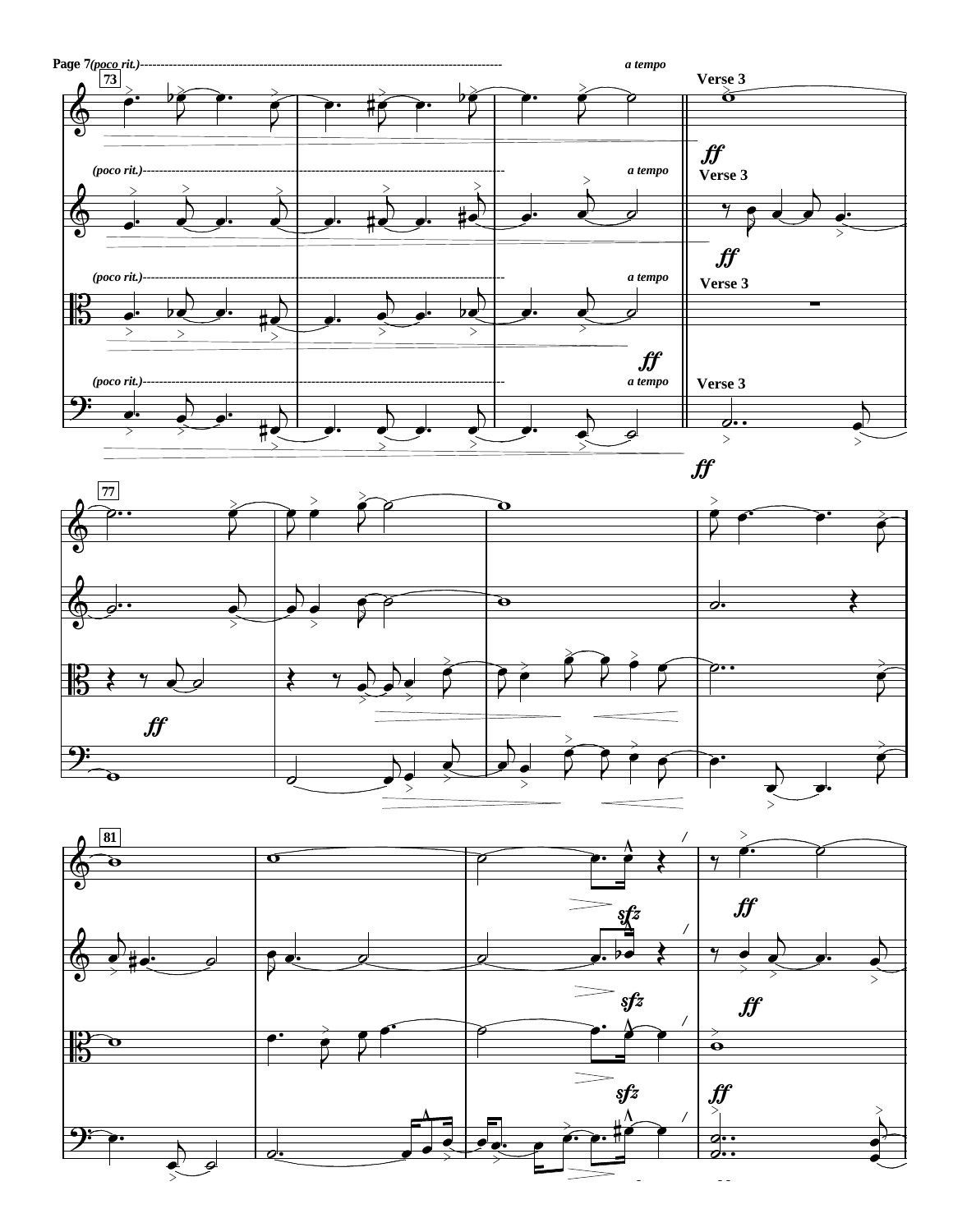